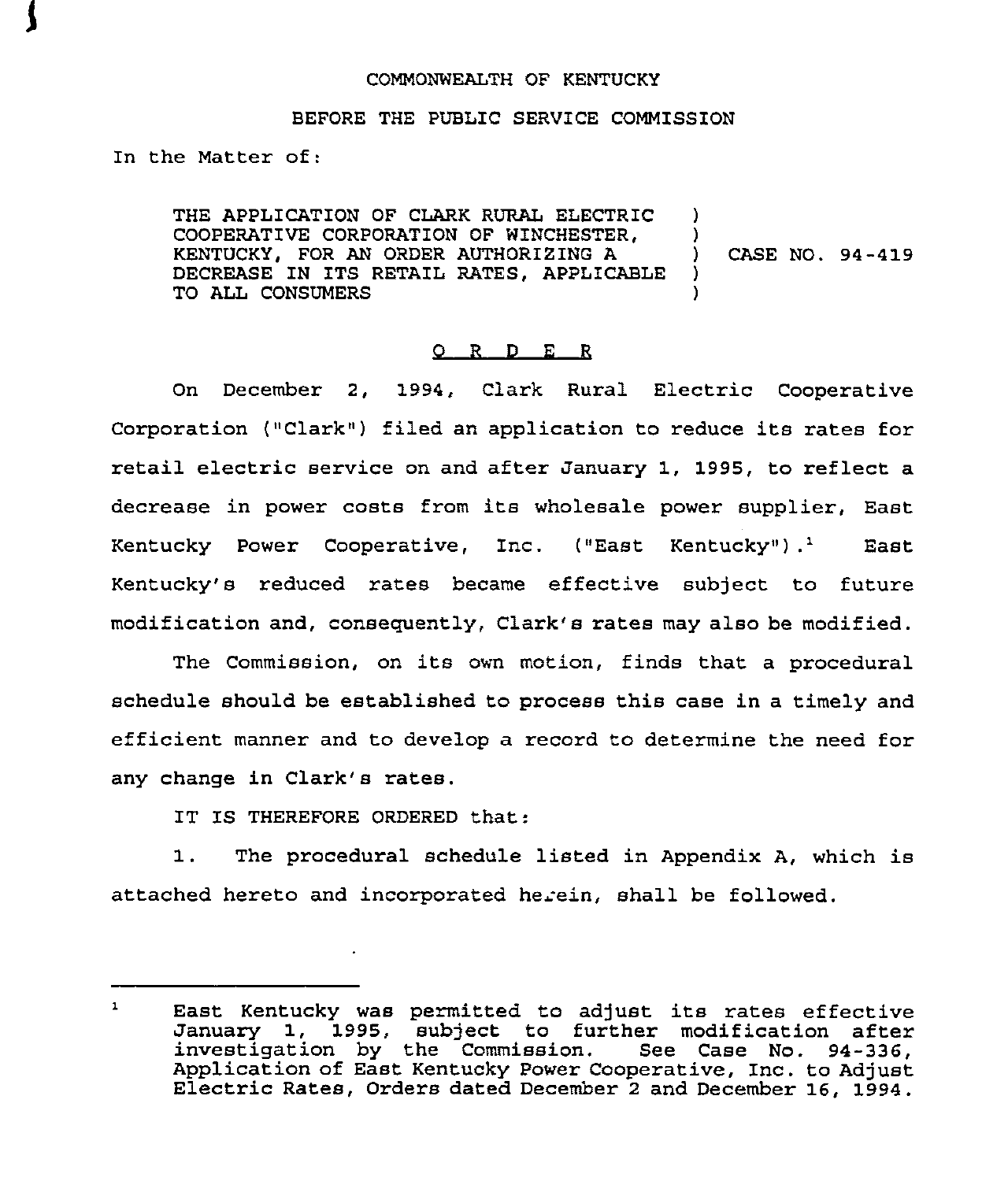2. All requests for information and responses thereto shall be appropriately indexed. All responses shall include the name of the person who will be responsible for responding to questions related to the information, with copies to all parties of record and 10 copies to the Commission.

3. Clark shall give notice of the scheduled hearing in accordance with the provisions set out in 807 KAR 5:011, Section 8(5). At the time the publication is requested, Clark shall forward a duplicate of the notice and request to the Commission.

4. Motions for extensions of time with respect to the schedule herein shall be made in writing and will be granted only upon a showing of good cause.

5. Nothing contained herein shall prevent the Commission from entering further Orders in this matter.

Done at Frankfort, Kentucky, this 13th day of January, 1995.

PUBLIC SERVICE COMMISSION

the Commission

ATTEST:

Executive